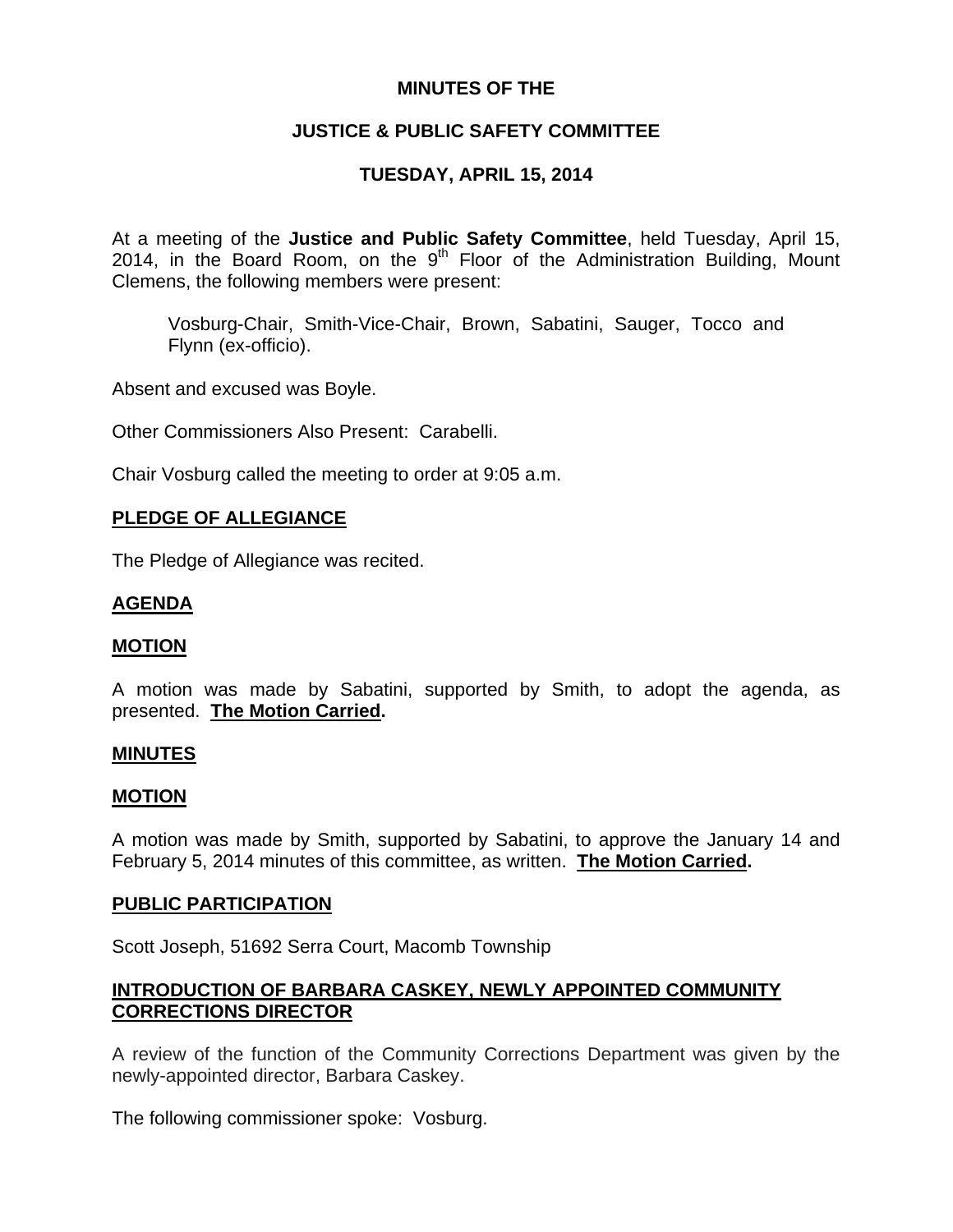### **MOTION**

A motion was made by Brown, supported by Tocco, to receive and file the update provided by Barbara Caskey. **The Motion Carried.** 

### **BUDGET AMENDMENT/JAG AWARD/COMMUNITY CORRECTIONS**

## **MOTION**

A motion was made by Smith, supported by Sauger, to forward to the Finance Committee a recommendation to approve an increase in the 2014 budgeted revenues and expenditures of the Macomb County Community Corrections Department as a result of being awarded a Federal Justice Assistance Grant in the amount of \$89,416; further, this budget action addresses budgetary issues only. It does not constitute the Commission's approval of any County contract. If a contract requires Commission approval under the County's Contracting Policy or the County's Procurement Ordinance, such approval must be sought separately. **The Motion Carried.** 

# **RESPONSE FROM EMERGENCY MANAGEMENT RE: 3-5-14 RFI/NEW WORLD ADDED COST AND RADIO SYSTEM REPORT**

Director Vicki Wolber summarized her responses to questions raised at a previous meeting.

### **MOTION**

A motion was made by Smith, supported by Sabatini, to receive and file the report provided by Vicki Wolber. **The Motion Carried.** 

### **RESPONSE FROM EMERGENCY MANAGEMENT RE: COMMISSIONER BROWN INQUIRY/URBAN AREA SECURITY INITIATIVE (UASI) BOARD AND HOMELAND SECURITY GRANT FUNDS**

Vicki Wolber summarized her response to a question raised by Commissioner Brown at last month's meeting.

The following commissioner asked questions: Brown.

### **MOTION**

A motion was made by Brown, supported by Tocco, to receive and file the report provided by Vicki Wolber. **The Motion Carried.**